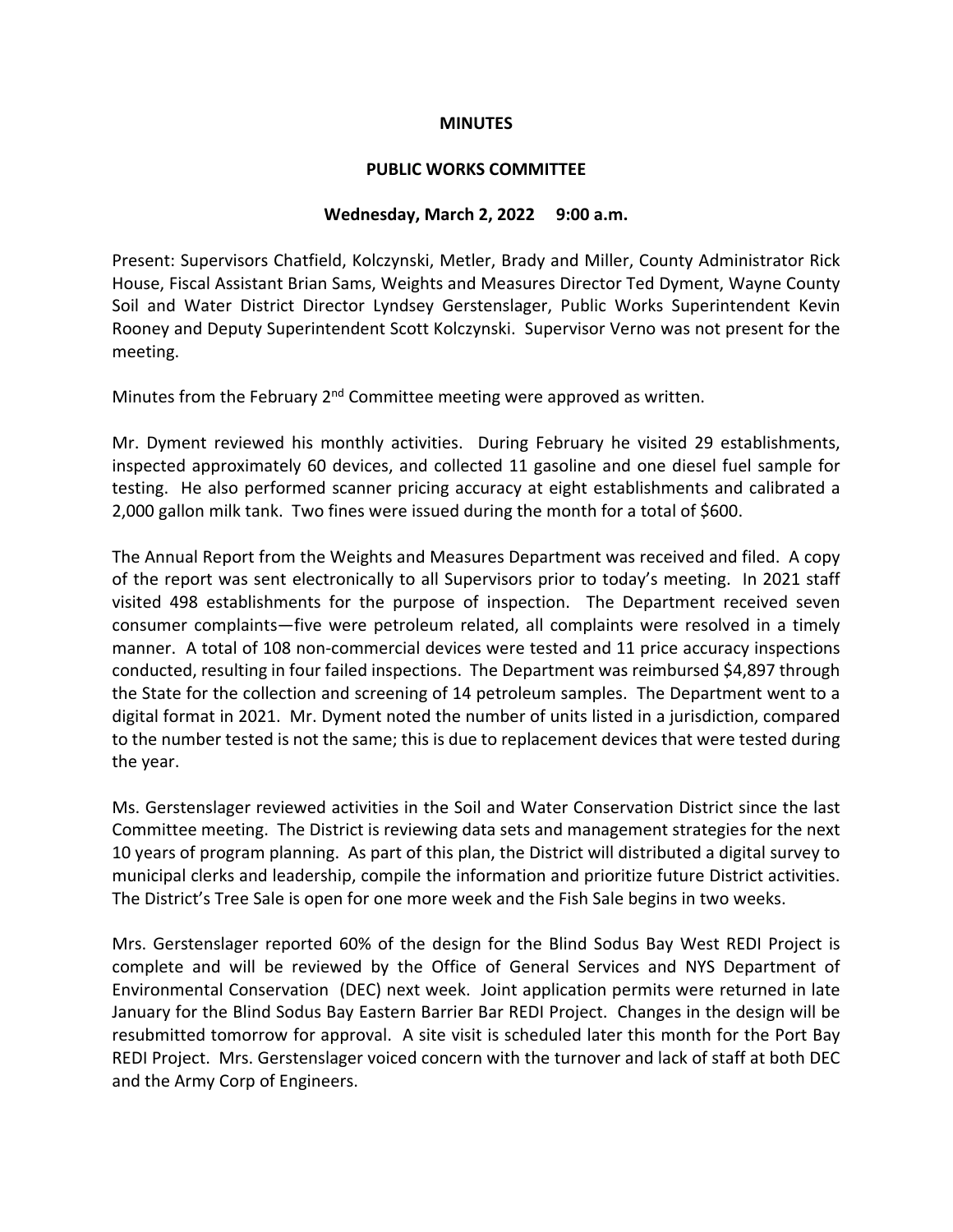# **PAGE 2**

The Annual Report for the Public Works Department was received and filed. A copy of the report was electronically sent to all Supervisors prior to the meeting. The report was broken down as follows:

- Highway: Approximately 21 centerline miles of shoulder were cut and regraded on County highways and 17 miles on town roads. Approximately 12 miles of ditching maintenance was completed, 44 miles of road were surface treated, 9.8 miles of roadway received cold-in-place recycled pavement treatment, 38 miles of crack were filled, many culverts and underdrains were replaced and repaired and the Mud Mills Road over Ganargua Creek Bridge in Arcadia was replaced. Staff installed 5,100 feet of guide rail along County roads, staff mowed 311 miles of roadsides three times during the year, and 40 trees were removed by a contractor and 387 by County workers. Staff Engineers performed topographical surveys for 21 County, five town and one village highway project. The Department operated on a \$1.54 million budget.
- Central Garage: The three person staff maintained 207 vehicles, serviced and repaired 42 RTS/WATS buses along with 45 vehicles from outside agencies.
- Buildings and Grounds: The 29 staff members of the Department are responsible for the continued safe operations of 20 County owned buildings, numerous generators and communication towers and two sewage pump stations. In additional to regular maintenance in the buildings and over 70 acres of property, during 2021 the patrol barn roof of the Macedon County Highway Patrol Barn was replaced, upgrades were made to the Hall of Justice and Nursing Homes HVAC controls, front railing was refinished at the Court House and the 1<sup>st</sup> floor of the County's 9 Pearl Street building was renovated.
- County Parks: This Department has four full-time staff members and six seasonal positions that assist with the maintenance of 10 County Parks. During 2021 staff installed a new roof on the bathhouse at B. Forman Park, re-decked the change bridge at Pal-Mac Aqueduct Park and replaced wooden posts and replaced the floating dock with a built-in kayak launch at Widewaters Park. This Department maintains approximately 27 miles of trails in various locations.

The following transmittals were presented for the Public Works Department:

--Authorization to amend the budget to cover unanticipated travel expenses. Mr. Rooney informed Committee members the Machinery Department returned a bucket truck to a rental agency in Ohio on January 18<sup>th</sup>. It was more cost efficient to have staff deliver the vehicle than to have the vehicle picked-up in Lyons. He received permission to take this action through the County Administrator, Chairman of the Board and Chairman of this Committee. The amount requested to be transferred within the Road Machinery budget is \$150. Approved 4-0.

--Authorization to rollover 2021 Highway Department projects and place funding totaling \$3,104,367 into the 2022 budget for highway projects. Approved 4-0.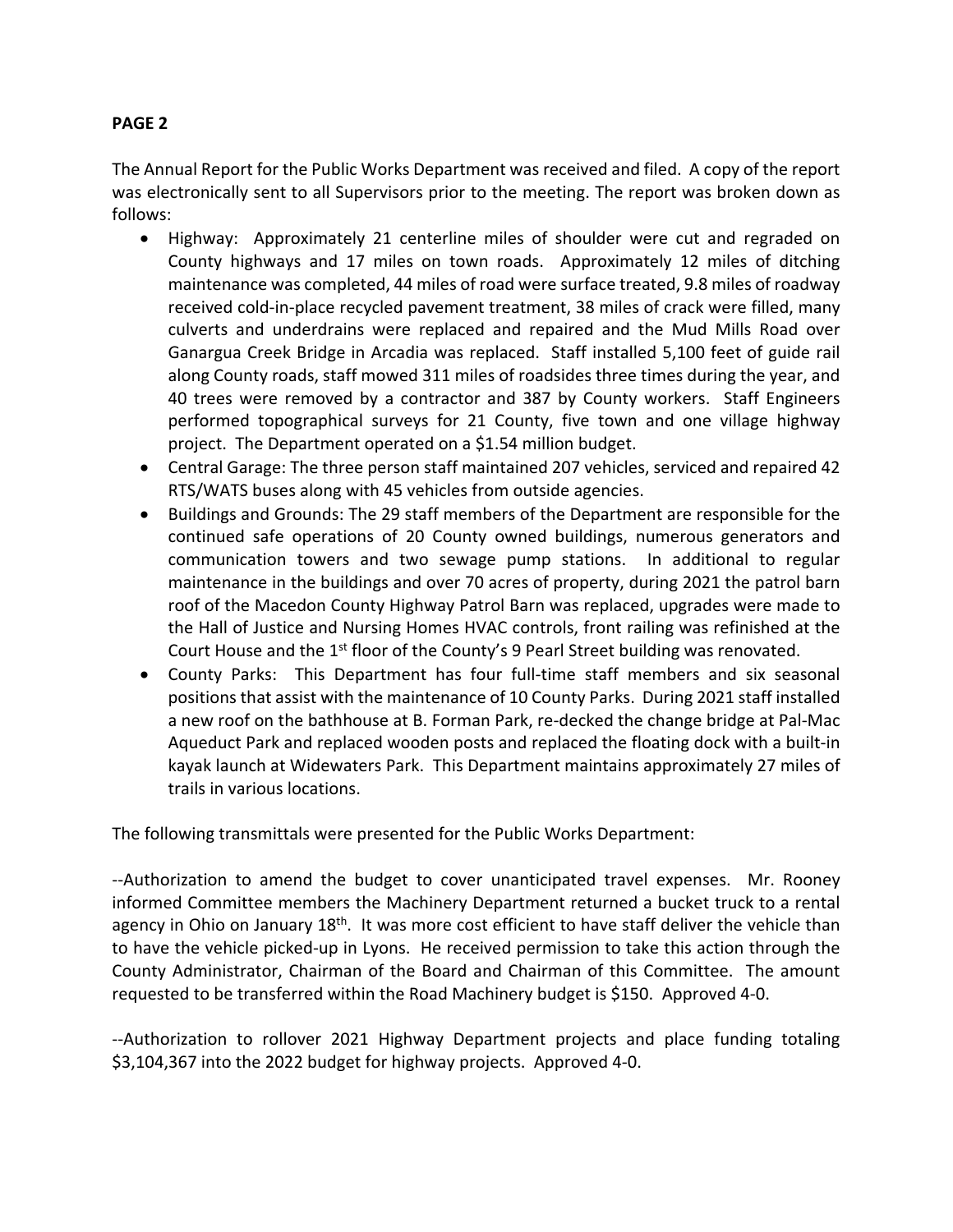### **PAGE 3**

--Authorization to amend the Central Garage budget to allow for the purchase of a drive-on lift at a cost of \$57,464. Mr. Rooney noted the Department's current lift failed inspection and has other issues. Replacement of the unit was not budgeted to take place this year; however, is needed. The transfer will come from within the Highway Department budget. Approved 4-0.

--Authorization to create projects in the Highway Department totaling \$1,158,000. These projects will be paid for with Consolidate Highway Improvement Project (CHIPs) funds. Approved 4-0.

--Authorization for the Chairman of the Board to sign easement documents for a highway drainage project in the Town of Ontario. Approved 4-0.

--Authorization to declare furniture surplus. Mr. Rooney stated the items are from the renovation of the County's 9 Pearl Street Building. Items were offered to County Departments and Towns to see if they were interested in them. Approved 4-0.

--Authorization to establish the Sodus Point Playground Equipment Project in the amount of \$78,8786 and authorization for the Chairman of the Board to sign a contract with Parkitects, Inc. for the purchase and installation of playground equipment. ARPA funds totaling \$75,000 will be utilized toward the project. Approved 4-0.

--Authorization for the Chairman of the Board to sign a contract with Pan-American Enterprises, Inc. for an exterior painting project at the Nursing Home. The Nursing Home originally budgeted \$125,000 for the project; however, it is believed additional repair work will be needed to areas on the exterior of the building and the project should include a contingency amount. The project will be budgeted for \$168,888. The unbudgeted portion of the project will be paid for out of the Nursing Home's fund balance. Approved 4-0.

--Authorization to award the contract for Nursing Home sidewalk replacement to Modern Masonry of Clyde for a cost of \$76,610. The Nursing Home budgeted \$75,000 for the project. Mr. Rooney stated the need to fund a contingency for the project of \$7,500. The unbudgeted portion of this project will come from the Nursing Home's fund balance. Approved 4-0.

--Authorization for the Chairman of the Board to sign an agreement with FM Generator for emergency generator maintenance services. The three-year contract costs \$41,850. Approved 4-0.

--Authorization for the Chairman of the Board to sign a contract with Sessler Environmental Services for asbestos abatement removal in the storage building at Black Brook Park. The total project is budgeted to cost up to \$40,000. Approved 4-0.